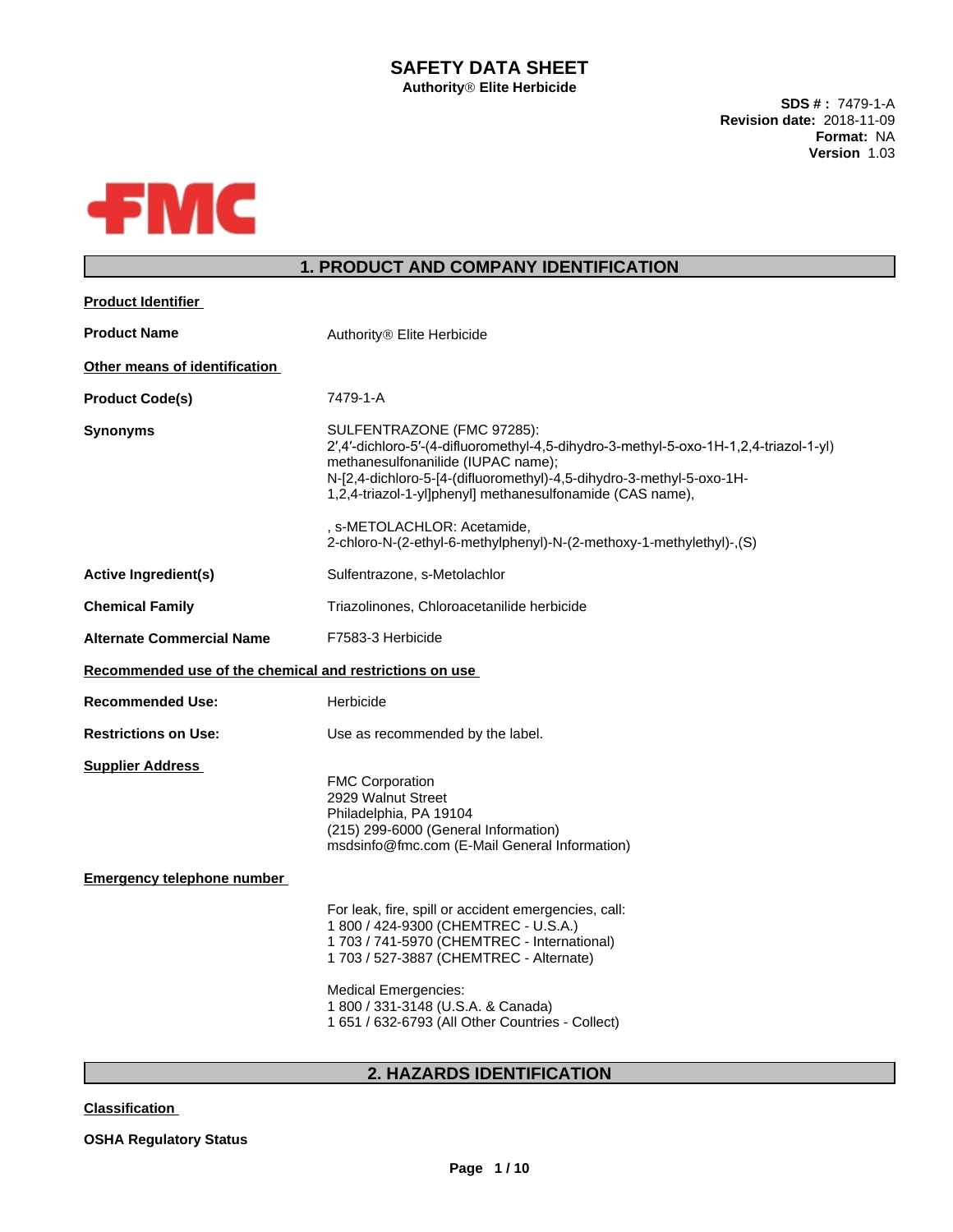This material is considered hazardous by the OSHA Hazard Communication Standard (29 CFR 1910.1200)

| Acute toxicity - Inhalation (Dusts/Mists)          | Category 4  |
|----------------------------------------------------|-------------|
| Serious eye damage/eye irritation                  | Category 2B |
| Skin sensitization                                 | Category 1B |
| Carcinogenicity                                    | Category 2  |
| Specific target organ toxicity (repeated exposure) | Category 2  |

#### **GHS Label elements, including precautionary statements**

#### **EMERGENCY OVERVIEW**



#### **Hazard Statements**

H317 - May cause an allergic skin reaction

- H320 Causes eye irritation
- H332 Harmful if inhaled
- H351 Suspected of causing cancer
- H373 May cause damage to organs through prolonged or repeated exposure



## **Precautionary Statements - Prevention**

P201 - Obtain special instructions before use

- P202 Do not handle until all safety precautions have been read and understood
- P271 Use only outdoors or in a well-ventilated area
- P264 Wash face, hands and any exposed skin thoroughly after handling
- P272 Contaminated work clothing should not be allowed out of the workplace
- P280 Wear protective gloves
- P260 Do not breathe dust/fume/gas/mist/vapors/spray

### **Precautionary Statements - Response**

P308 + P313 - If exposed or concerned: Get medical advice/attention

P305 + P351 + P338 - IF IN EYES: Rinse cautiously with water forseveral minutes. Remove contact lenses, if present and easy to do. Continue rinsing

P337 + P313 - If eye irritation persists: Get medical advice/ attention

P302 + P352 - IF ON SKIN: Wash with plenty of water and soap

P333 + P313 - If skin irritation or rash occurs: Get medical advice/attention

P363 - Wash contaminated clothing before reuse

P304 + P340 - IF INHALED: Remove person to fresh air and keep comfortable for breathing

#### **Precautionary Statements - Storage**

P405 - Store locked up

#### **Precautionary Statements - Disposal**

P501 - Dispose of contents/container according to label directions

### **Hazards not otherwise classified (HNOC)**

No hazards not otherwise classified were identified.

#### **Other Information**

Very toxic to aquatic life with long lasting effects.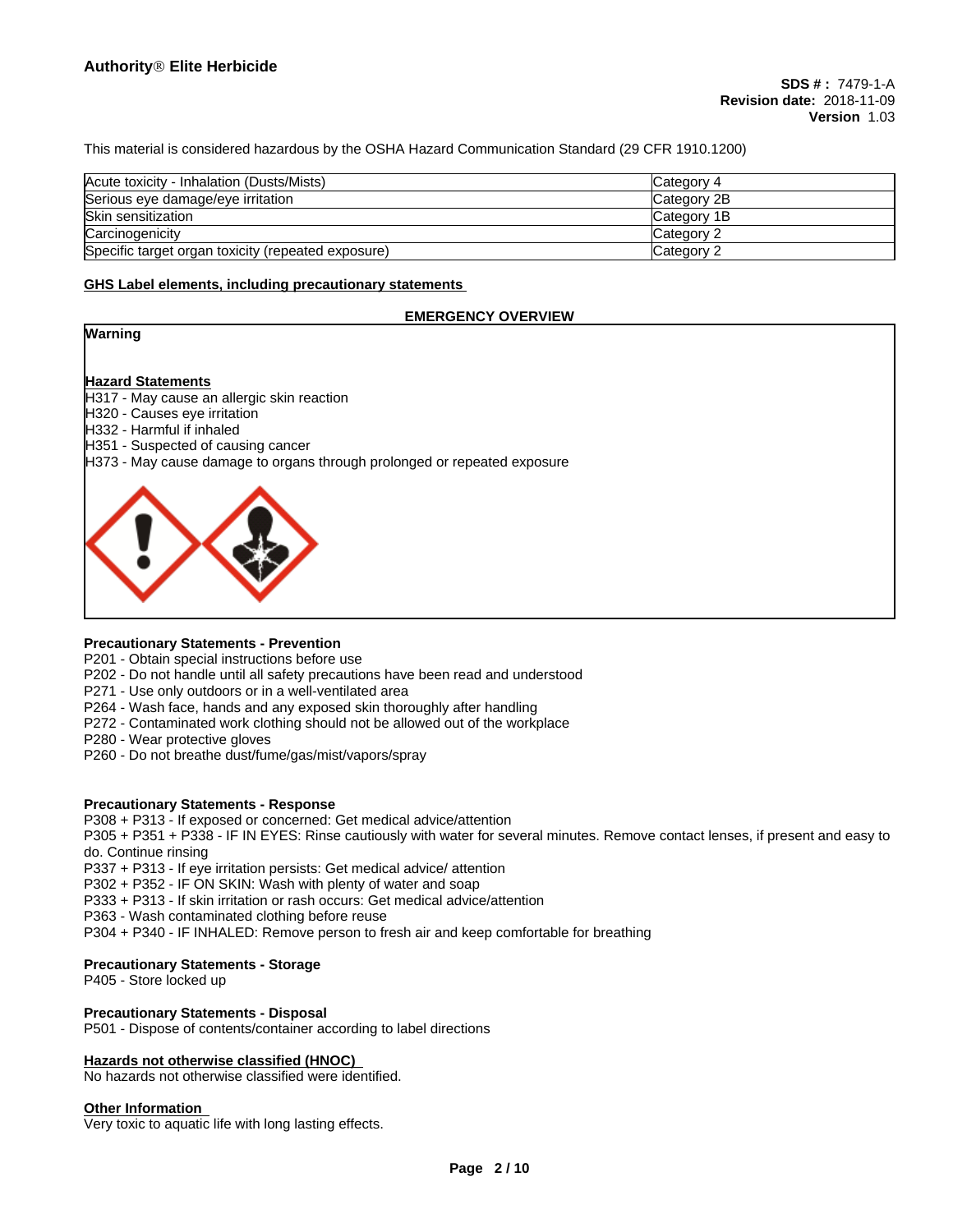# **3. COMPOSITION/INFORMATION ON INGREDIENTS**

**Chemical Family** Triazolinones, Chloroacetanilide herbicide.

| <b>Chemical name</b>                     | <b>CAS-No</b> | Weight % |
|------------------------------------------|---------------|----------|
| s-Metolachlor                            | 87392-12-9    | 68.25    |
| Sulfentrazone                            | 122836-35-5   | .55      |
| Naphtha (petroleum).<br>. heavv aromatic | 64742-94-5    | 53       |
| Naphthalene                              | $91 - 20 - 3$ |          |

Synonyms are provided in Section 1.

| <b>4. FIRST AID MEASURES</b>                                                               |                                                                                                                                                                                                                                                                                                                                                                |  |
|--------------------------------------------------------------------------------------------|----------------------------------------------------------------------------------------------------------------------------------------------------------------------------------------------------------------------------------------------------------------------------------------------------------------------------------------------------------------|--|
| <b>Eye Contact</b>                                                                         | Hold eyes open and rinse slowly and gently with water for 15 to 20 minutes. Remove<br>contact lenses, if present, after the first 5 minutes, then continue rinsing eye. Call a poison<br>control center or doctor for further treatment advice.                                                                                                                |  |
| <b>Skin Contact</b>                                                                        | Take off contaminated clothing. Rinse skin immediately with plenty of water for 15-20<br>minutes. Call a poison control center or doctor for further treatment advice.                                                                                                                                                                                         |  |
| <b>Inhalation</b>                                                                          | Move to fresh air. If person is not breathing, call 911 or an ambulance, then give artificial<br>respiration, preferably mouth-to-mouth if possible. Call a poison control center or doctor for<br>further treatment advice.                                                                                                                                   |  |
| Ingestion                                                                                  | If swallowed, do not induce vomiting - seek medical advice Call a poison control center or<br>doctor immediately for treatment advice. Have person sip a glass of water if able to<br>swallow. Do not induce vomiting unless told to do so by a poison control center or doctor.<br>Do not induce vomiting or give anything by mouth to an unconscious person. |  |
| Most important symptoms and<br>effects, both acute and delayed                             | None known.                                                                                                                                                                                                                                                                                                                                                    |  |
| Indication of immediate medical<br>attention and special treatment<br>needed, if necessary | Treat symptomatically.                                                                                                                                                                                                                                                                                                                                         |  |

| <b>5. FIRE-FIGHTING MEASURES</b>                                                  |                                                                   |  |
|-----------------------------------------------------------------------------------|-------------------------------------------------------------------|--|
| <b>Suitable Extinguishing Media</b>                                               | Carbon dioxide (CO <sub>2</sub> ). Foam. Dry powder. Water spray. |  |
| Specific Hazards Arising from the<br>Chemical<br>Explosion data                   | None known Not flammable                                          |  |
| <b>Sensitivity to Mechanical Impact</b><br><b>Sensitivity to Static Discharge</b> | No information available.<br>No information available.            |  |
| <b>Protective equipment and</b><br>precautions for firefighters                   | Wear self-contained breathing apparatus and protective suit.      |  |
|                                                                                   | <b>6. ACCIDENTAL RELEASE MEASURES</b>                             |  |
|                                                                                   |                                                                   |  |

| <b>Personal Precautions</b>      | Isolate and post spill area. Remove all sources of ignition. Wear suitable protective clothing,<br>gloves and eye/face protection. For personal protection see section 8. |
|----------------------------------|---------------------------------------------------------------------------------------------------------------------------------------------------------------------------|
| <b>Other</b>                     | For further clean-up instructions, call FMC Emergency Hotline number listed in Section 1<br>"Product and Company Identification" above.                                   |
| <b>Environmental Precautions</b> | Keep people and animals away from and upwind of spill/leak. Keep material out of lakes,<br>streams, ponds, and sewer drains.                                              |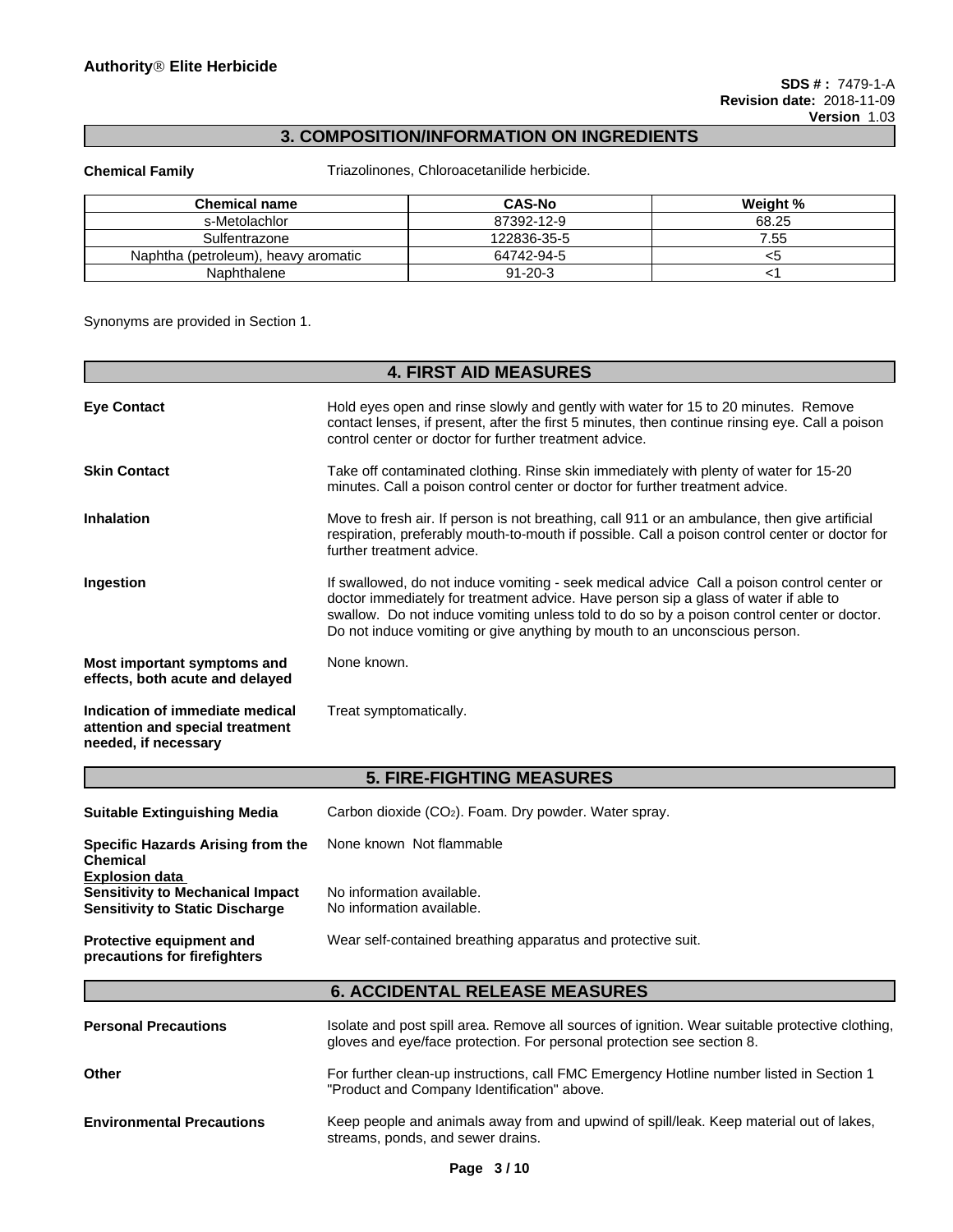| <b>Methods for Containment</b> | Dike to prevent runoff. Absorb with earth, sand or other non-combustible material and<br>transfer to containers for later disposal.                                                                                                                         |
|--------------------------------|-------------------------------------------------------------------------------------------------------------------------------------------------------------------------------------------------------------------------------------------------------------|
| Methods for cleaning up        | Clean and neutralize spill area, tools and equipment by washing with water and soap.<br>Absorb rinsate and add to the collected waste. Waste must be classified and labeled prior<br>to recycling or disposal. Dispose of waste as indicated in Section 13. |
|                                | 7. HANDLING AND STORAGE                                                                                                                                                                                                                                     |
| Handling                       | Handle in accordance with good industrial hygiene and safety practice. Do not contaminate<br>other pesticides, fertilizers, water, food, or feed by storage or disposal.                                                                                    |
| <b>Storage</b>                 | Keep in a dry, cool and well-ventilated place. Keep away from open flames, hot surfaces<br>and sources of ignition. Keep out of reach of children and animals. Store in original<br>container.                                                              |
| Incompatible products          | None known                                                                                                                                                                                                                                                  |

# **8. EXPOSURE CONTROLS/PERSONAL PROTECTION**

**Control parameters**

| <b>Chemical name</b> | <b>ACGIH TLV</b>        | <b>OSHA PEL</b>          | <b>NIOSH</b>             | Mexico                            |
|----------------------|-------------------------|--------------------------|--------------------------|-----------------------------------|
| Naphthalene          | TWA: 10 ppm             | TWA: 10 ppm              | IDLH: 250 ppm            | Mexico: TWA 10 ppm                |
| $(91-20-3)$          |                         | TWA: $50 \text{ mg/m}^3$ | TWA: 10 ppm              | Mexico: TWA 50 mg/m <sup>3</sup>  |
|                      |                         |                          | TWA: $50 \text{ mg/m}^3$ | Mexico: STEL 15 ppm               |
|                      |                         |                          | STEL: 15 ppm             | Mexico: STEL 75 mg/m <sup>3</sup> |
|                      |                         |                          | STEL: 75 $mg/m3$         |                                   |
| <b>Chemical name</b> | <b>British Columbia</b> | Quebec                   | <b>Ontario TWAEV</b>     | <b>Alberta</b>                    |
| Naphthalene          | TWA: 10 ppm             | TWA: 10 ppm              | TWA: 10 ppm              | TWA: 10 ppm                       |
| $(91-20-3)$          | Skin                    | TWA: $52 \text{ mg/m}^3$ |                          | TWA: $52 \text{ mg/m}^3$          |
|                      |                         | STEL: 15 ppm             |                          | STEL: 15 ppm                      |
|                      |                         | STEL: 79 mg/m $3$        | <b>Skin</b>              | STEL: 79 mg/m $3$                 |
|                      |                         |                          |                          | <b>Skin</b>                       |

**Appropriate engineering controls**

**Engineering measures** Apply technical measures to comply with the occupational exposure limits. When working in confined spaces (tanks, containers, etc.), ensure that there is a supply of air suitable for breathing and wear the recommended equipment.

|                                 | Individual protection measures, such as personal protective equipment                                                                                                                                                                                                                                                      |
|---------------------------------|----------------------------------------------------------------------------------------------------------------------------------------------------------------------------------------------------------------------------------------------------------------------------------------------------------------------------|
| <b>Eye/Face Protection</b>      | For dust, splash, mist or spray exposure, wear chemical protective goggles.                                                                                                                                                                                                                                                |
| <b>Skin and Body Protection</b> | Wear long-sleeved shirt, long pants, socks, and shoes.                                                                                                                                                                                                                                                                     |
| <b>Hand Protection</b>          | Use protective gloves made of chemical materials such as nitrile or neoprene. Wash the<br>outside of gloves with soap and water before reuse. Check regularly for leaks.                                                                                                                                                   |
| <b>Respiratory Protection</b>   | For dust, splash, mist or spray exposures, wear a filtering mask.                                                                                                                                                                                                                                                          |
| <b>Hygiene measures</b>         | Clean water should be available for washing in case of eye or skin contamination. Wash<br>skin prior to eating, drinking, chewing gum or using tobacco. Shower or bathe at the end of<br>working. Remove and wash contaminated clothing before re-use. Launder work clothing<br>separately from regular household laundry. |
| <b>General information</b>      | If the product is used in mixtures, it is recommended that you contact the appropriate<br>protective equipment suppliers.                                                                                                                                                                                                  |

# **9. PHYSICAL AND CHEMICAL PROPERTIES**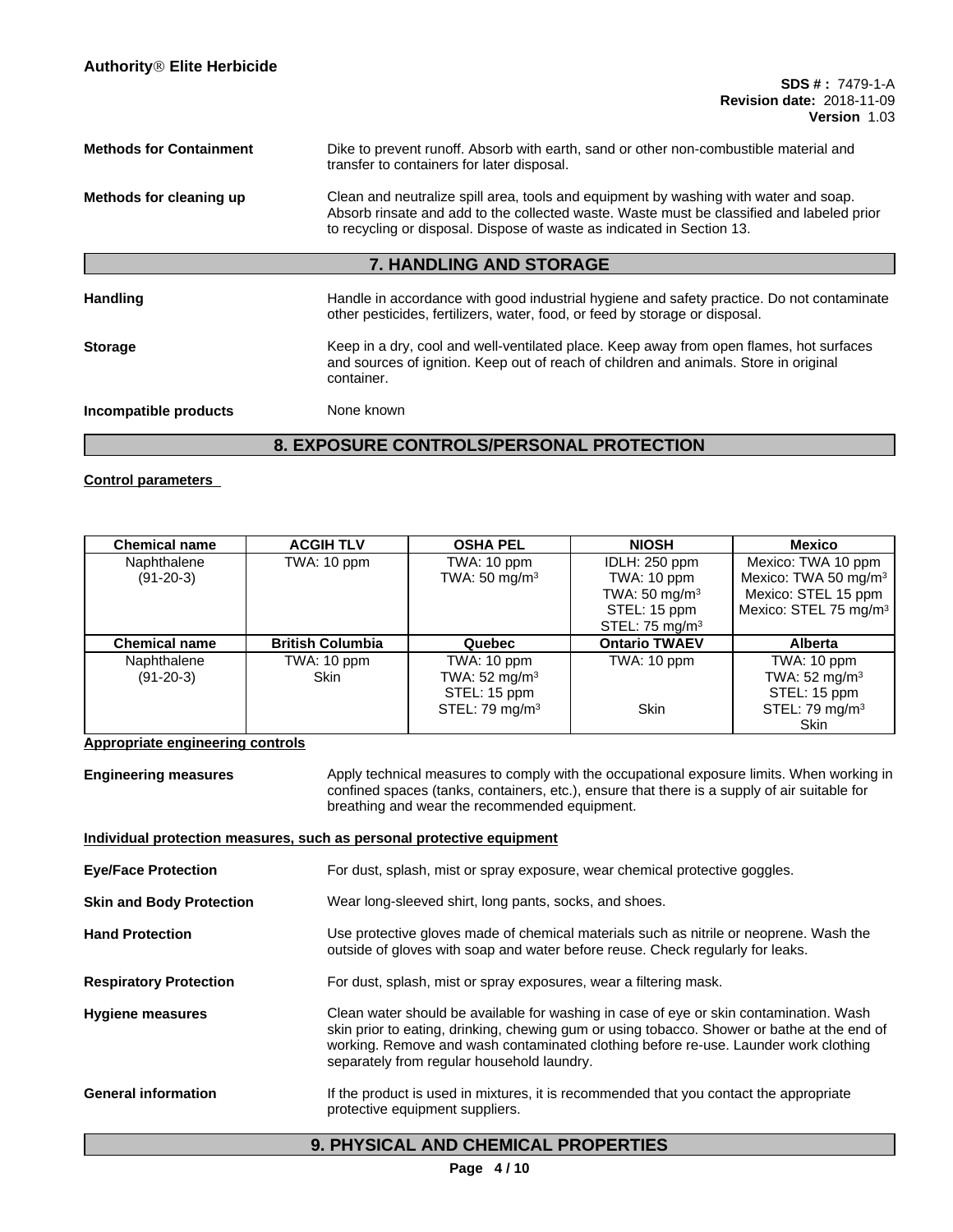## **Information on basic physical and chemical properties**

| Appearance                          | Amber Liquid                             |
|-------------------------------------|------------------------------------------|
| <b>Physical State</b><br>Color      | Liquid<br>Amber                          |
| Odor                                | Mild                                     |
|                                     |                                          |
| <b>Odor threshold</b>               | No information available                 |
| рH                                  | 4.78                                     |
| <b>Melting point/freezing point</b> | Not applicable                           |
| <b>Boiling Point/Range</b>          | No information available                 |
| <b>Flash point</b>                  | 94-98 °C                                 |
| <b>Evaporation Rate</b>             | No information available                 |
| Flammability (solid, gas)           | No information available                 |
| <b>Flammability Limit in Air</b>    |                                          |
| <b>Upper flammability limit:</b>    | No information available                 |
| Lower flammability limit:           | No information available                 |
| Vapor pressure                      | No information available                 |
| <b>Vapor density</b>                | No information available                 |
| <b>Relative density</b>             | 9.24 lb/gal (1.11 g/mL) @ 23.1 degrees C |
| <b>Specific gravity</b>             | No information available                 |
| <b>Water solubility</b>             | No information available                 |
| Solubility in other solvents        | No information available                 |
| <b>Partition coefficient</b>        | No information available                 |
| <b>Autoignition temperature</b>     | No information available                 |
| <b>Decomposition temperature</b>    | No information available                 |
| <b>Viscosity, kinematic</b>         | No information available                 |
| Viscosity, dynamic                  | No information available                 |
| <b>Explosive properties</b>         | No information available                 |
| <b>Oxidizing properties</b>         | No information available                 |
| <b>Molecular weight</b>             | No information available                 |
| <b>Bulk density</b>                 | No information available                 |
|                                     |                                          |

# **10. STABILITY AND REACTIVITY**

## **Reactivity Not applicable**

| <b>Chemical Stability</b>                 | Stable under recommended storage conditions. |
|-------------------------------------------|----------------------------------------------|
| <b>Possibility of Hazardous Reactions</b> | None under normal processing.                |
| Hazardous polymerization                  | Hazardous polymerization does not occur.     |
| <b>Conditions to avoid</b>                | None known                                   |
| Incompatible materials                    | None known.                                  |

**Hazardous Decomposition Products** None known based on information supplied.

## **11. TOXICOLOGICAL INFORMATION**

## **Product Information**

| LD50 Oral              | 3129 mg/kg (rat)     |
|------------------------|----------------------|
| <b>LD50 Dermal</b>     | $> 5000$ mg/kg (rat) |
| <b>LC50 Inhalation</b> | $> 2.02$ mg/L (rat)  |

**Serious eye damage/eye irritation** Moderately irritating. **Sensitization** 

**Moderately irritating (rabbit).**<br>Sensitizer

| <b>Chemical name</b> | LD50 Oral                  | <b>LD50 Dermal</b>           | <b>LC50 Inhalation</b>                 |
|----------------------|----------------------------|------------------------------|----------------------------------------|
| s-Metolachlor        | $= 2267$ mg/kg (Rat)       |                              |                                        |
| $(87392 - 12 - 9)$   |                            |                              |                                        |
| Naphthalene          | $= 1110$ mg/kg (Rat) = 490 | $= 1120$ mg/kg (Rabbit) > 20 | Rat ) 1 h<br>$>$ 340 mg/m <sup>3</sup> |
| $(91-20-3)$          | ˈRatˈ<br>mg/kg             | Rabbit<br>g/kg               |                                        |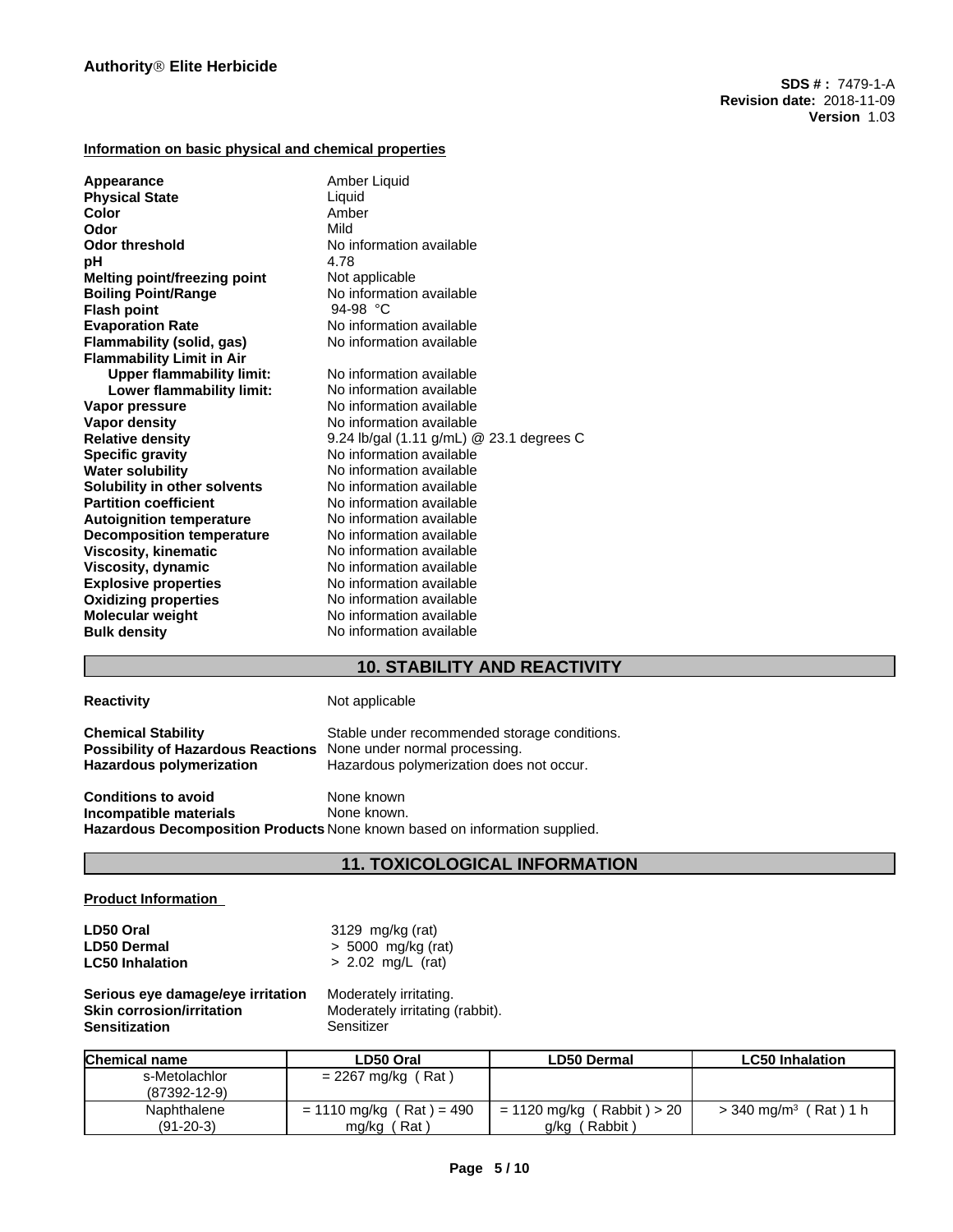#### **Information on toxicological effects**

| <b>Symptoms</b>                 | Symptoms of overexposure may be headache, dizziness, tiredness, nausea and vomiting.                                                                                                                 |
|---------------------------------|------------------------------------------------------------------------------------------------------------------------------------------------------------------------------------------------------|
|                                 | Delayed and immediate effects as well as chronic effects from short and long-term exposure                                                                                                           |
| <b>Chronic toxicity</b>         | Prolonged exposure may cause chronic effects.                                                                                                                                                        |
| <b>Mutagenicity</b>             | Sulfentrazone: Did not show mutagenic effects in animal experiments                                                                                                                                  |
| Carcinogenicity                 | s-Metolachlor produced benign liver tumors in female rats administered high doses.                                                                                                                   |
|                                 | Sulfentrazone: Did not show carcinogenic effects in animal experiments.                                                                                                                              |
| <b>Neurological effects</b>     | Sulfentrazone: Altered motor activity and FOB effects, which reverse after single exposure,<br>with no signs of histopathology                                                                       |
| <b>Reproductive toxicity</b>    | s-Metolachlor: No toxicity to reproduction in animal studies. Offspring Toxicity<br>(sulfentrazone): LOAEL = 33 mg/kg/day for males; 40 mg/kg/day for females.                                       |
| <b>Developmental toxicity</b>   | s-Metolachlor: Not teratogenic in animal studies. Sulfentrazone: NOAEL of 10 mg/kg/day in<br>the developmental toxicity study in rat. NOAEL of 14 mg/kg/day in a 2-generation<br>reproduction study. |
| <b>STOT - single exposure</b>   | Not classified.                                                                                                                                                                                      |
| <b>STOT - repeated exposure</b> | May cause damage to organs through prolonged or repeated exposure. See listed target<br>organs below.                                                                                                |
| <b>Target organ effects</b>     | s-Metolachlor: Liver. Sulfentrazone: Hematopoietic system.                                                                                                                                           |
| <b>Neurological effects</b>     | Sulfentrazone: Altered motor activity and FOB effects, which reverse after single exposure,<br>with no signs of histopathology                                                                       |
| <b>Aspiration hazard</b>        | No information available.                                                                                                                                                                            |

| Chemical name                    | <b>ACGIH</b> | <b>IARC</b>        | <b>NTP</b>             | <b>OSHA</b> |
|----------------------------------|--------------|--------------------|------------------------|-------------|
| Naphthalene<br>$1 - 20 - 3$<br>ົ | πυ<br>$\sim$ | $\sim$<br>Group 2B | Reasonably Anticipated |             |
|                                  |              |                    |                        |             |

#### **Legend:**

*ACGIH (American Conference of Governmental Industrial Hygienists) A3 - Animal Carcinogen IARC (International Agency for Research on Cancer) Group 2B - Possibly Carcinogenic to Humans NTP (National Toxicology Program) Reasonably Anticipated - Reasonably Anticipated to be a Human Carcinogen OSHA (Occupational Safety and Health Administration of the US Department of Labor) X - Present*

# **12. ECOLOGICAL INFORMATION**

## **Ecotoxicity**

| s-Metolachlor (87392-12-9) |           |                |       |       |
|----------------------------|-----------|----------------|-------|-------|
| Active Ingredient(s)       | Duration  | <b>Species</b> | Value | Units |
| s-Metolachlor              | 96 h LC50 | Rainbow trout  | 11.9  | mg/L  |
|                            | 5 d EC50  | Algae          | 0.008 | mg/L  |
|                            | 48 h EC50 | Water flea     | 26    | mg/L  |
|                            | LD50 Oral | Bobwhite quail | >2510 | mg/kg |

## **Sulfentrazone (122836-35-5)**

| NUMBER OF THE STATE OF A |           |                |       |       |
|--------------------------|-----------|----------------|-------|-------|
| Active Ingredient(s)     | Duration  | <b>Species</b> | Value | Units |
| Sulfentrazone            | 72 h EC50 | Algae          | 32.8  | mg/L  |
|                          | 48 h EC50 | Crustacea      | 60.4  | mg/L  |
|                          | 96 h LC50 | Fish           | 94    | mg/L  |
|                          | 21 d NOEC | Fish           | 5.9   | mq/L  |
|                          | 21 d NOEC | Crustacea      | 0.51  | mg/L  |

**Persistence and degradability** s-Metolachlor: Persistent. Does not readily hydrolyze. Sulfentrazone: Persistent. Does not readily hydrolyze. Not readily biodegradable.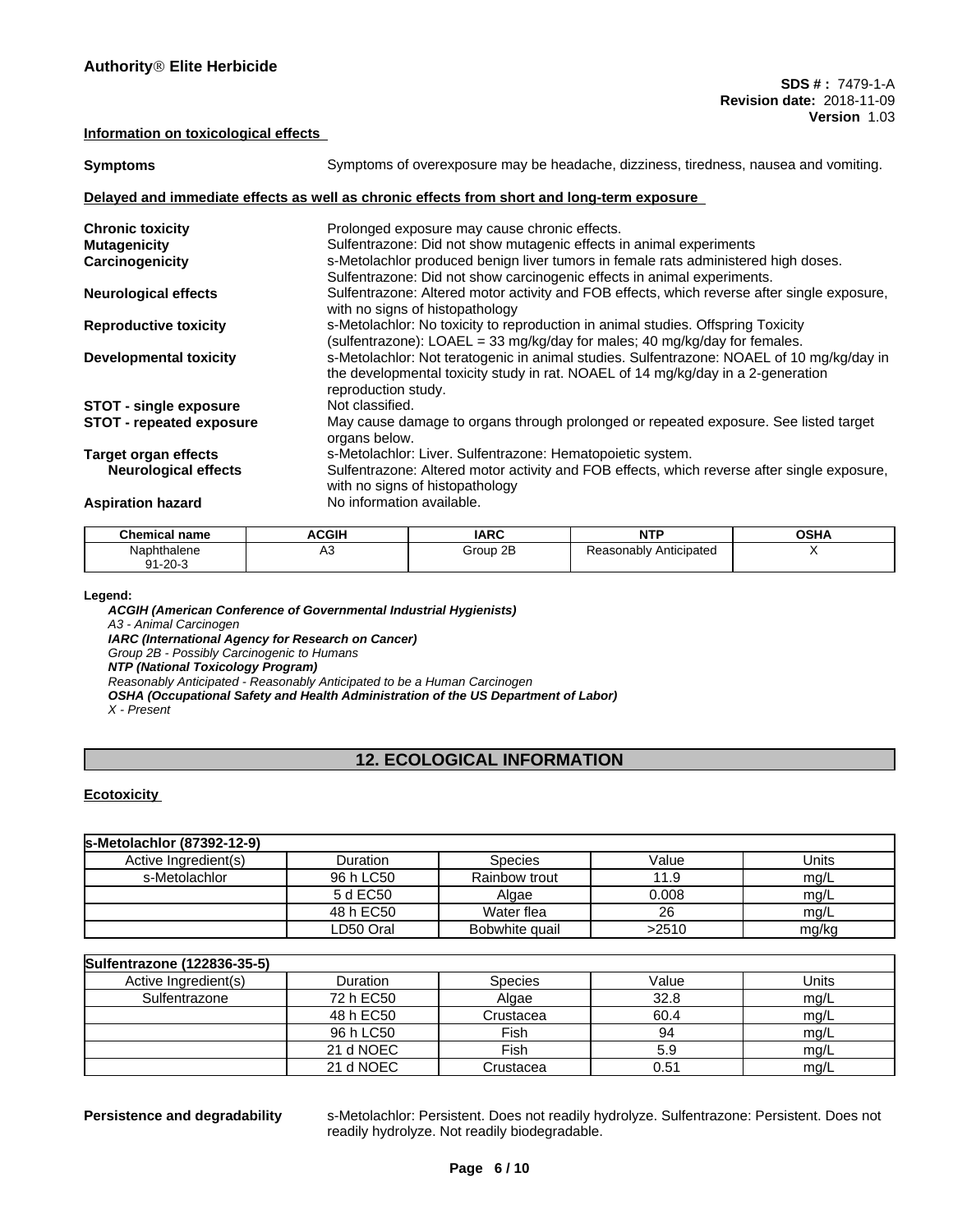| <b>Bioaccumulation</b> | s-Metolachlor: Low potential for bioconcentration. Sulfentrazone: The substance does not |  |
|------------------------|------------------------------------------------------------------------------------------|--|
|                        | have a potential for bioconcentration.                                                   |  |
|                        |                                                                                          |  |

**Mobility** Sulfentrazone: Immobile. Not expected to reach groundwater.

# **13. DISPOSAL CONSIDERATIONS**

| Waste disposal methods        | Improper disposal of excess pesticide, spray mixture, or rinsate is prohibited. If these<br>wastes cannot be disposed of by use according to label instructions, contact appropriate<br>disposal authorities for quidance. |
|-------------------------------|----------------------------------------------------------------------------------------------------------------------------------------------------------------------------------------------------------------------------|
| <b>Contaminated Packaging</b> | Clean container with water. Dispose of rinse water in accordance with local and national<br>quidelines.                                                                                                                    |

# **14. TRANSPORT INFORMATION**

| <u>DOT</u>                                                                                                                                     | This material is not a hazardous material as defined by U.S. Department of Transportation<br>at 49 CFR Parts 100 through 185.                                                                                                                                                                                                                                                |
|------------------------------------------------------------------------------------------------------------------------------------------------|------------------------------------------------------------------------------------------------------------------------------------------------------------------------------------------------------------------------------------------------------------------------------------------------------------------------------------------------------------------------------|
| TDG<br>UN/ID no<br><b>Proper Shipping Name</b><br><b>Hazard class</b><br><b>Packing Group</b><br><b>Marine Pollutant</b><br><b>Description</b> | Classification below is only applicable when shipped by vessel and is not applicable when<br>shipped by road or rail only.<br><b>UN3082</b><br>Environmentally hazardous substance, liquid, n.o.s.<br>9<br>III<br>s-Metolachlor, Sulfentrazone.<br>UN3082, Environmentally hazardous substance, liquid, n.o.s. (s-Metolachlor,<br>Sulfentrazone), 9, PGIII, Marine Pollutant |
| ICAO/IATA                                                                                                                                      |                                                                                                                                                                                                                                                                                                                                                                              |
| UN/ID no<br><b>Proper Shipping Name</b><br><b>Hazard class</b><br><b>Packing Group</b><br><b>Description</b><br><b>IMDG/IMO</b>                | <b>UN3082</b><br>Environmentally hazardous substance, liquid, n.o.s.<br>9<br>III<br>UN3082, Environmentally hazardous substance, liquid, n.o.s. (s-Metolachlor,<br>Sulfentrazone), 9, PGIII, Marine Pollutant                                                                                                                                                                |
| UN/ID no<br><b>Proper Shipping Name</b><br><b>Hazard class</b><br><b>Packing Group</b><br><b>Marine Pollutant</b><br><b>Description</b>        | <b>UN3082</b><br>Environmentally hazardous substance, liquid, n.o.s.<br>9<br>Ш<br>s-Metolachlor, Sulfentrazone<br>UN3082, Environmentally hazardous substance, liquid, n.o.s. (s-Metolachlor,<br>Sulfentrazone), 9, PGIII, Marine Pollutant                                                                                                                                  |
|                                                                                                                                                |                                                                                                                                                                                                                                                                                                                                                                              |

# **15. REGULATORY INFORMATION**

# **U.S. Federal Regulations**

## **SARA 313**

Section 313 of Title III of the Superfund Amendments and Reauthorization Act of 1986 (SARA). This product contains a chemical or chemicals which are subject to the reporting requirements of the Act and Title 40 of the Code of Federal Regulations, Part 372:

| <b>Chemical name</b>       | <b>CAS-No</b>       | Weight % | <b>SARA 313</b><br><b>Threshold</b><br>Values % |
|----------------------------|---------------------|----------|-------------------------------------------------|
| : - 91-20-3<br>Naphthalene | 11-20-3<br>n1<br>ອ∣ |          | v.                                              |

# **SARA 311/312 Hazard Categories**

**Acute health hazard** Yes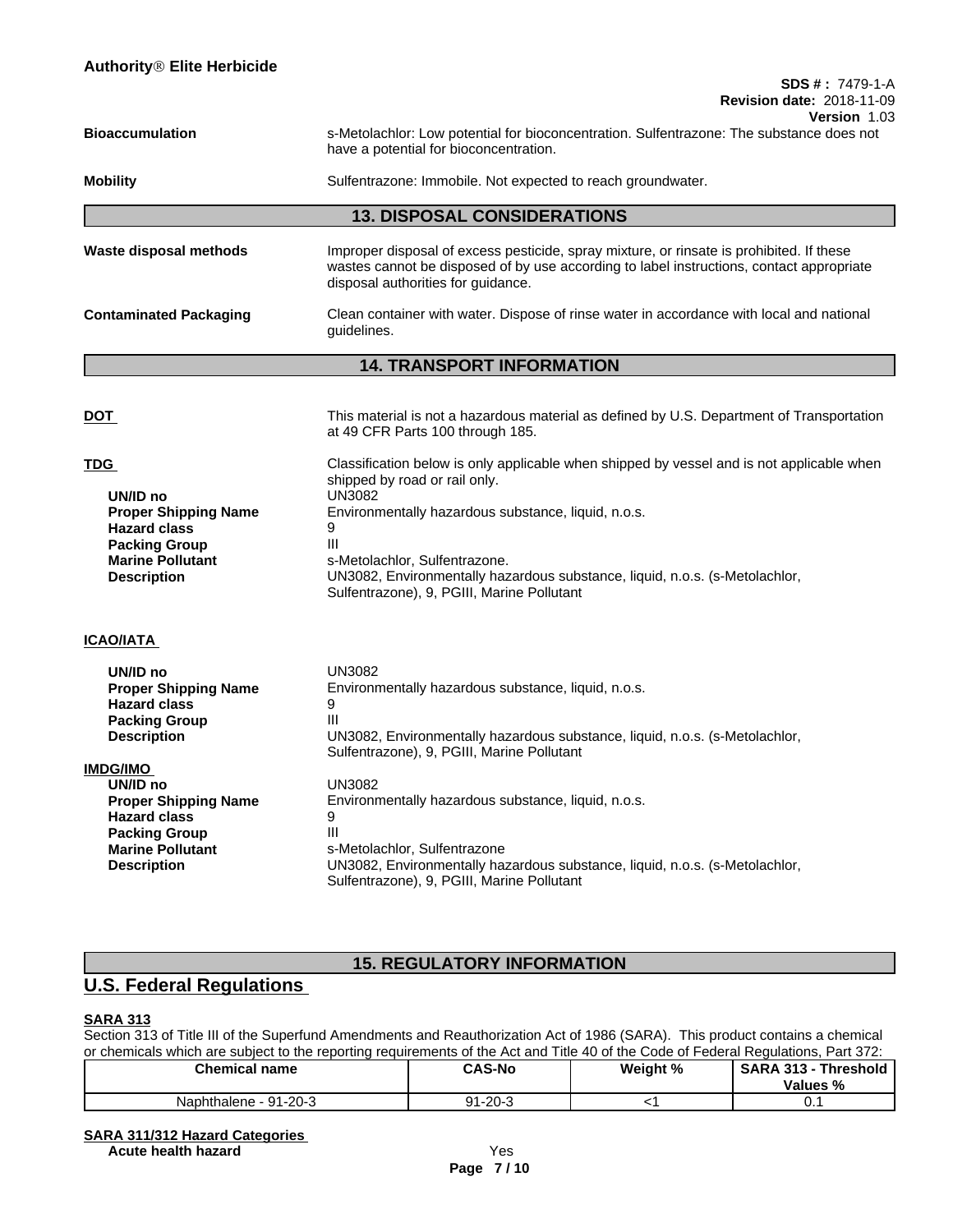| Chronic health hazard             | Yes |  |
|-----------------------------------|-----|--|
| Fire hazard                       | No. |  |
| Sudden release of pressure hazard | No. |  |
| <b>Reactive Hazard</b>            | N٥  |  |

## **Clean Water Act**

This product contains the following substances which are regulated pollutants pursuant to the Clean Water Act (40 CFR 122.21 and 40 CFR 122.42):

| <b>Chemical name</b>         | <b>CWA - Reportable</b><br><b>Quantities</b> | <b>CWA - Toxic Pollutants  </b> | <b>CWA - Priority</b><br><b>Pollutants</b> | <b>CWA - Hazardous</b><br><b>Substances</b> |
|------------------------------|----------------------------------------------|---------------------------------|--------------------------------------------|---------------------------------------------|
| Toluene<br>108-88-3          | 1000 lb                                      | $\lambda$                       |                                            |                                             |
| Naphthalene<br>$91 - 20 - 3$ | 100 lb                                       |                                 |                                            |                                             |

## **CERCLA**

This material, as supplied, contains one or more substances regulated as a hazardous substance under the Comprehensive Environmental Response Compensation and Liability Act (CERCLA) (40 CFR 302):

| <b>Chemical name</b> | <b>Hazardous Substances RQs</b> | <b>Extremely Hazardous Substances</b><br><b>RQs</b> |
|----------------------|---------------------------------|-----------------------------------------------------|
| Toluene              | 1000 lb                         |                                                     |
| 108-88-3             | 454 kg                          |                                                     |
| Naphthalene          | 100 lb                          |                                                     |
| $91 - 20 - 3$        | 45.4 kg                         |                                                     |
| Cumene               | 5000 lb                         |                                                     |
| 98-82-8              | 2270 kg                         |                                                     |

### *FIFRA Information*

This chemical is a pesticide product registered by the Environmental Protection Agency and is subject to certain labeling requirements under federal pesticide law. These requirements differ from the classification criteria and hazard information required for safety data sheets, and for workplace labels of non-pesticide chemicals. Following is the hazard information as *required on the pesticide label:*

### *Caution*

*Harmful if swallowed. Causes moderate eye irritation This pesticide is toxic to fish and marine/estuarine invertebrates.*

# **US State Regulations**

## **California Proposition 65**

This product contains the following Proposition 65 chemicals.

| $\sim$<br>∴hemٺ<br>name<br>ншсаг     | .<br>65<br>$T$ ron. u.<br>-----<br>Jalif<br>ша |
|--------------------------------------|------------------------------------------------|
| -20-<br>14<br>Nap.<br>זו<br>ы<br>че. | $   -$<br>эн к<br>$\overline{\phantom{a}}$     |

## **U.S. State Right-to-Know Regulations**

| $\sim$<br>Chemical name  | . Jersev<br>New | massachusetts | n.<br>`nsylvania |
|--------------------------|-----------------|---------------|------------------|
| Naphthalene              |                 |               |                  |
| ∕ 1-20-1<br>$\mathbf{A}$ |                 |               |                  |

## **International Inventories**

| <b>Chemical name</b>                   | <b>TSCA</b><br>States) | <b>DSL</b><br>  (United   (Canada) | <b>EINECS/ELINC</b><br>S (Europe) | <b>ENCS</b><br>(Japan) | China<br>(IECSC) | <b>KECL (Korea)</b> | <b>PICCS</b><br>(Philippines) | <b>AICS</b><br>(Australia) |
|----------------------------------------|------------------------|------------------------------------|-----------------------------------|------------------------|------------------|---------------------|-------------------------------|----------------------------|
| Naphtha (petroleum),<br>heavy aromatic | $\sqrt{}$<br>Λ         |                                    |                                   |                        |                  |                     |                               |                            |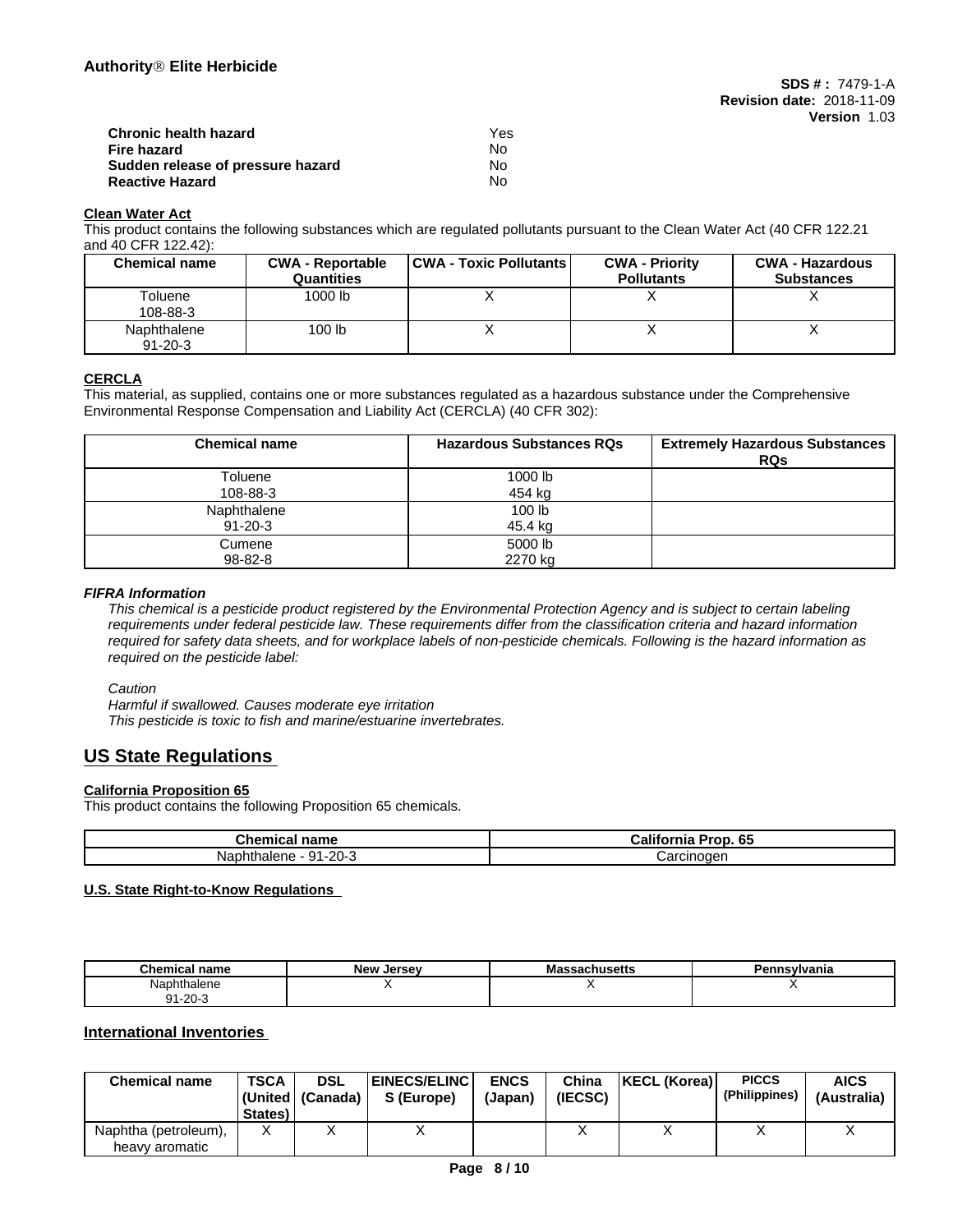**SDS # :** 7479-1-A **Revision date:** 2018-11-09

**Version** 1.03

| 64742-94-5                     |            |  |  |     |  |
|--------------------------------|------------|--|--|-----|--|
| Naphthalen⊾<br>91-20- <i>≏</i> | . .<br>. . |  |  | . . |  |

**Mexico - Grade** Slight risk, Grade 1

| <b>Chemical name</b> | <b>Carcinogen Status</b> | <b>Mexico</b>                     |
|----------------------|--------------------------|-----------------------------------|
| Naphthalene          |                          | Mexico: TWA 10 ppm                |
|                      |                          | Mexico: TWA 50 mg/m <sup>3</sup>  |
|                      |                          | Mexico: STEL 15 ppm               |
|                      |                          | Mexico: STEL 75 mg/m <sup>3</sup> |

| <b>Chemical name</b> | <b>Mexico - Pollutant Release and</b><br><b>Transfer Register - Reporting</b><br><b>Emissions for Fabrication, Process</b><br>or Use -Threshold Quantities | <b>Pollutant Release and Transfer</b><br><b>Register - Reporting Emissions -</b><br><b>Threshold Quantities</b> |
|----------------------|------------------------------------------------------------------------------------------------------------------------------------------------------------|-----------------------------------------------------------------------------------------------------------------|
| Toluene              | 1000                                                                                                                                                       | 1000 kg/yr                                                                                                      |
|                      | 5000 kg/yr                                                                                                                                                 |                                                                                                                 |
| Cumene               | 1000                                                                                                                                                       | 1000 kg/yr                                                                                                      |
|                      | 5000 kg/yr                                                                                                                                                 |                                                                                                                 |

#### **WHMIS Statement**

This product has been classified in accordance with the Hazardous Products Regulations (HPR) and the SDS contains all the information required by the HPR.

#### **WHMIS Hazard Class** D2B - Toxic materials



# **16. OTHER INFORMATION**

| <b>NFPA</b>                         | <b>Health Hazards</b> | Flammabilitv        | <b>Instability</b>     | <b>Special Hazards</b>     |
|-------------------------------------|-----------------------|---------------------|------------------------|----------------------------|
| <b>HMIS</b>                         | Health Hazards 2*     | <b>Flammability</b> | <b>Physical hazard</b> | <b>Personal Protection</b> |
| *Indicates a chronic health hazard. |                       |                     |                        |                            |

**NFPA/HMIS Ratings Legend** Severe = 4; Serious = 3; Moderate = 2; Slight = 1; Minimal = 0

| <b>Revision date:</b>       | 2018-11-09              |
|-----------------------------|-------------------------|
| <b>Reason for revision:</b> | (M)SDS sections updated |

#### **Disclaimer**

**FMC Corporation believes that the information and recommendations contained herein (including data and statements) are accurate as of the date hereof. NO WARRANTY OF FITNESS FOR ANY PARTICULAR PURPOSE, WARRANTY OF MERCHANTABILITY OR ANY OTHER WARRANTY, EXPRESSED OR IMPLIED, IS MADE CONCERNING THE INFORMATION** PROVIDED HEREIN. The information provided herein relates only to the specified product designated and may not be applicable where such product is used in combination with any other materials or in any process. Use of this product is regulated by the U.S. Environmental Protection Agency (EPA). It is a violation of Federal law to use this product in a manner inconsistent with its labeling. Further, since the conditions and methods of use are beyond the control of FMC Corporation, FMC corporation expressly disclaims any and all liability as to any results obtained or arising from any use **of the products or reliance on such information.**

**Prepared By:**

FMC Corporation

FMC Logo - Trademark of FMC Corporation

© 2018 FMC Corporation. All Rights Reserved. **End of Safety Data Sheet**